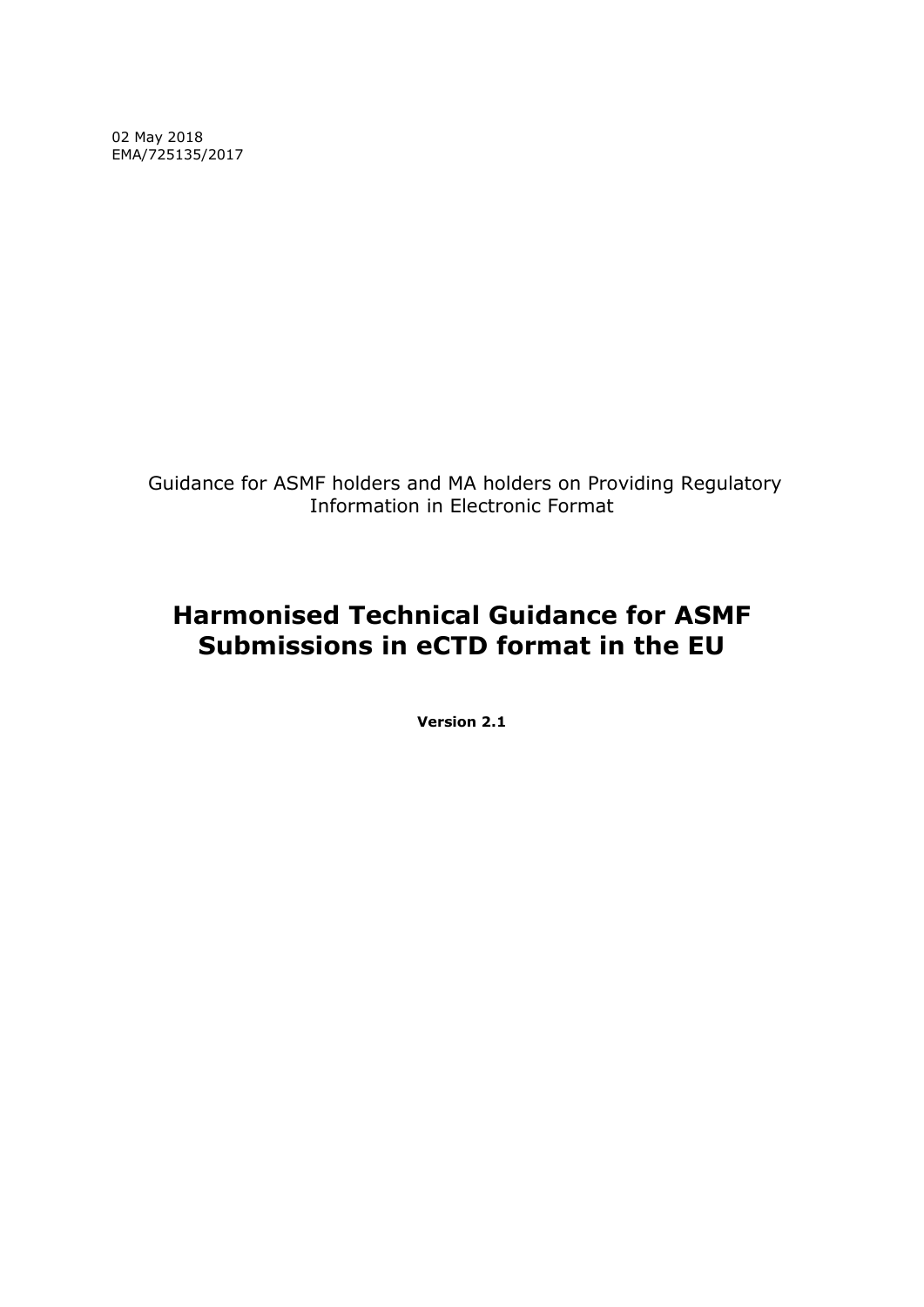## **TABLE OF CONTENTS**

| 5. How should the ASMF Holder provide information to the MAH?15 |  |
|-----------------------------------------------------------------|--|
|                                                                 |  |
|                                                                 |  |
|                                                                 |  |
|                                                                 |  |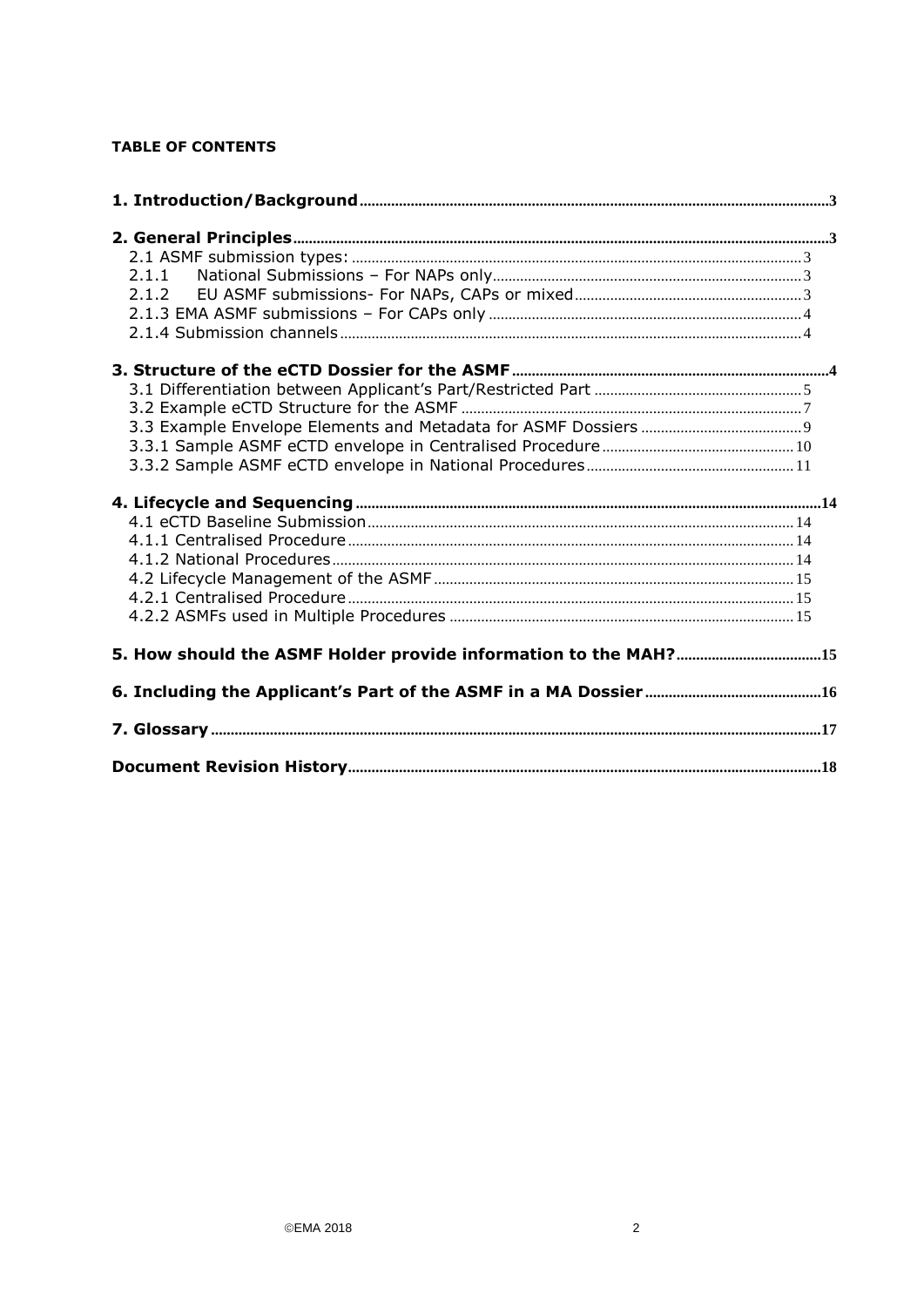### <span id="page-2-0"></span>**1. Introduction/Background**

The purpose of the document is to provide guidance on the use of eCTD for the submission of Active Substance Master Files (ASMF), and should be read in conjunction with the alreadyavailable guidance on the eCTD and ASMF procedure handling as well as with other applicable guidelines for all European marketing authorisation procedures (CP, MRP, DCP, NP).

This guidance should be used in case submission in electronic format for ASMF is accepted or required in eCTD format. For a mandatory date of usage please refer to the [esubmission website](http://esubmission.ema.europa.eu/) or national Competent Authorities' websites.

For further practical information on the general requirements for eCTD and general guidance as to how to build an eCTD, Active Substance Master Files holders and Applicants should also refer to:

- [Harmonised Technical Guidance for eCTD submissions](http://esubmission.ema.europa.eu/tiges/docs/eCTD%20Guidance%20v4%200-20160422-final.pdf)
- Harmonised [Technical Guidance for Non-eCTD electronic Submissions](http://esubmission.ema.europa.eu/tiges/docs/NeeS%20eGuidance%20Document%20v4%200_final%20for%20publication%20Nov%202013.pdf)
- > [The ICH eCTD specification](http://estri.ich.org/eCTD/index.htm) V3.2.2
- > [The EU M1 eCTD Specification](http://esubmission.ema.europa.eu/eumodule1/index.htm)
- [EMA presubmission Guidance, question 21](http://www.ema.europa.eu/ema/index.jsp?curl=pages/regulation/q_and_a/q_and_a_detail_000059.jsp&mid=WC0b01ac058002d9ad)

Active Substance Master File Holders and Applicants should treat this guidance as complementary to the current regulatory guidance relating to ASMF (available on **EMA** website).

In the above referenced documents the terms 'applicant' and 'application' are commonly been used. In the context of this guidance document, the applicant for an ASMF is the ASMF holder and the application is equivalent to the ASMF being managed by the ASMF holder.

For information on eCTD format requirements in CEP submissions please refer to [EDQM.](https://www.edqm.eu/medias/fichiers/cep_guidance_for_electronic_applications_paphcep_0.pdf)

### <span id="page-2-1"></span>**2. General Principles**

Although the prescribed eCTD structure can accommodate the submission of data required for the ASMF, it should be clarified that the eCTD ASMF dossier remains, from a technical perspective, a *standalone* dossier and is distinct from the marketing authorisation dossier and lifecycle. The eCTD ASMF dossier will be submitted with its applicant part and restricted part by the ASMF holder and will have its own lifecycle.

The marketing authorisation application and the ASMF may not have the same format. However, if the MAA is in eCTD format then the applicant part of the ASMF should be included also in eCTD format.

### <span id="page-2-2"></span>**2.1 ASMF submission types:**

### <span id="page-2-3"></span>**2.1.1 National Submissions – For National, MRP, DCP applications**

The ASMF holders are encouraged to submit the ASMF dossier in eCTD format if not otherwise communicated by the NCA. . It depends from procedure and NCA policy whether a dossier number needs to be requested in advance.

### <span id="page-2-4"></span>**2.1.2 EU ASMF submissions - For NAPs (NP, MRP, DCP), CAPs or mixed**

The voluntary [EU ASMF worksharing process](http://www.hma.eu/306.html) is applicable to new ASMFs (not formerly assessed as part of an EU procedure), submitted as part of a new marketing authorisation, or a variation application, through the Centralised, Mutual Recognition or Decentralised procedure, where a full assessment report will be prepared by a Competent Authority. This enables assessors to harmonise reports and avoid duplication. A 'work sharing ASMF' is an ASMF that requires an EU/ASMF reference number (EU/ASMF/xxxxx). This is obtainable from the Member States (RMS) or from the EMA. In case of any future submission, this number always has to be referred to in the Letter of Access, the eCTD envelope (optional high level submission number element and mandatory procedure tracking number element as well) and in the submission cover letter where applicable. The ASMF holder is also responsible to inform the relevant MAH of this number.

It is not possible to combine EMA & Country specific envelopes while combining the centralised & national DCP/MRP procedures.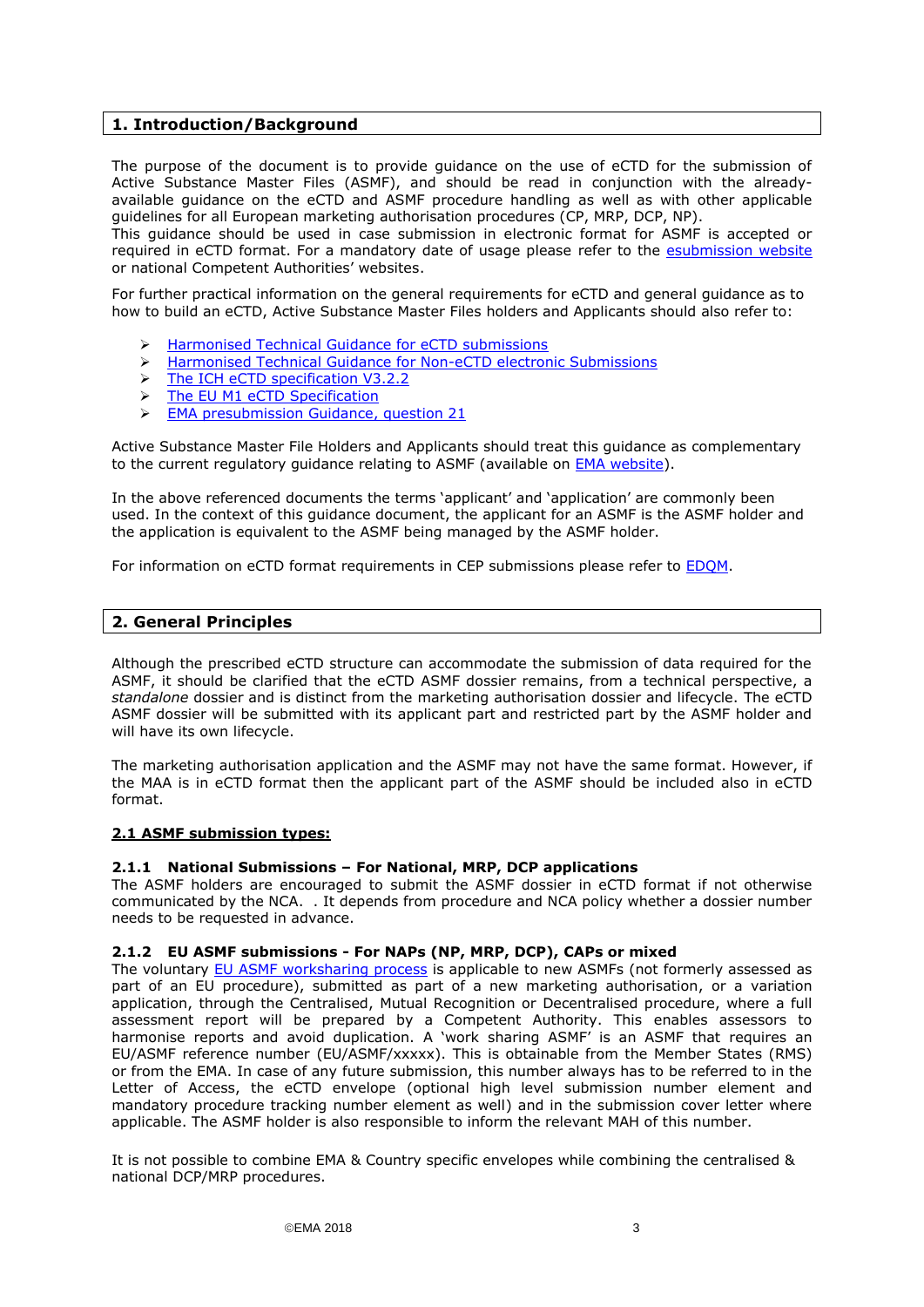Please use the eCTD tracking table to maintain/have better visibility of the eCTD sequences used in two parallel lifecycles.

### <span id="page-3-0"></span>**2.1.3 EMA ASMF submissions – For CAPs only**

ASMFs submitted to the EMA for CAPs must have an EMEA/ASMF number. This is to simplify the processing and assessment and reduce the burden of multiplication of ASMF submissions of same substances that are contained in multiple centrally authorised products.

ASMF holders are advised not to interchange the use of EU/ASMF/xxxxx and the EMEA/ASMF/1xxxxx numbers as it can lead to non-acceptance and negative validation.

Requirements when submitting an ASMF for a product that has one or more existing pharmaceutical product eCTD life-cycle(s):

- The ASMF holder should select which life-cycle they wish to carry on with. The previously submitted versions most often have different eCTD sequence numbers depending on the date of authorisation of the related CAP. The suggestion is to carry on with the 'highest' sequence number as it would have the most information on the same substance. The EMEA/ASMF/1xxxx number requesting letter should contain this information and list all the CAPs relating to this ASMF.
- Once the ASMF holder is **submitting an update or new version to the ASMF**, they have to do so **with this new,** EMEA/ASMF/1xxxx **number**. The ASMF holder will have to prepare a **new sequence** (using the next number in the eCTD lifecycle) in which (in the module 1, cover letter) they declare that the previously submitted ASMF version has not been modified since it was last submitted. The related CAPs have to be listed. At this time the previously submitted other dossiers will become redundant and the dossier will be renamed as per the EMEA/ASMF/1xxxx number, covering all listed CAPs.
- > If there have been modifications (new version) since the last ASMF submission, the relevant modules within this new eCTD sequence will also have to be updated.

### <span id="page-3-1"></span>**2.1.4 Submission channels**

The submission channels do not deviate from common requirements.

All ASMF submissions directed to EMA for Centrally Authorised Products have to be uploaded via [eSubmission Gateway](http://esubmission.ema.europa.eu/esubmission.html) and it will be shared through the [Common Repository.](http://esubmission.ema.europa.eu/central_repository.HTML) Please refer to the respective [guidance documents.](http://esubmission.ema.europa.eu/esubmission.html)

ASMF submission submitted to NCAs will in most cases be accepted via [CESP.](https://cespportal.hma.eu/Account/Login?ReturnUrl=%2f) Please refer to detailed national information at the [CMDh website](http://www.hma.eu/277.html) and the [CESP website.](https://cespportal.hma.eu/Public/Contacts)

### <span id="page-3-2"></span>**3. Structure of the eCTD Dossier for the ASMF**

The CTD structure applies to the ASMF. The granularity and placement of documents should follow the existing guidance's and Q&As from ICH and EU. For an initial ASMF, the relevant modules are M1, M2.3 and M3.2.S, and these modules should be populated as follows:

- M1 includes the Cover Letter with the Letter of Access, Submission Letter and Administrative Details, and Withdrawal of Letter of Access [\(Annex 4 of the ASMF](http://www.ema.europa.eu/docs/en_GB/document_library/Template_or_form/2012/07/WC500129998.doc)  [Guideline\)](http://www.ema.europa.eu/docs/en_GB/document_library/Template_or_form/2012/07/WC500129998.doc), where applicable, as one annex, in 1.0, and Information about Expert in 1.4.1. It may include an Application Form in 1.2, depending on national requirements.
- M2 includes Summary information in 2.3.S
- $\triangleright$  M3 includes relevant quality information in 3.2.S

Not all modules may apply for subsequent submissions and some additional sections may need to be used (e.g. for responses to lists of questions). Please consult EMA Presubmission guidance [Q&A](http://www.ema.europa.eu/ema/index.jsp?curl=pages/regulation/q_and_a/q_and_a_detail_000059.jsp&mid=WC0b01ac058002d9aad)  [no. 21](http://www.ema.europa.eu/ema/index.jsp?curl=pages/regulation/q_and_a/q_and_a_detail_000059.jsp&mid=WC0b01ac058002d9aad) for more information on the data to be submitted at the different stages of the procedure or lifecycle of the ASMF. The same principles apply for nationally submitted ASMF eCTD sequences.

When there is any change to the ASMF data, in line with general eCTD principles, only updated documents should be submitted with the respective eCTD operators.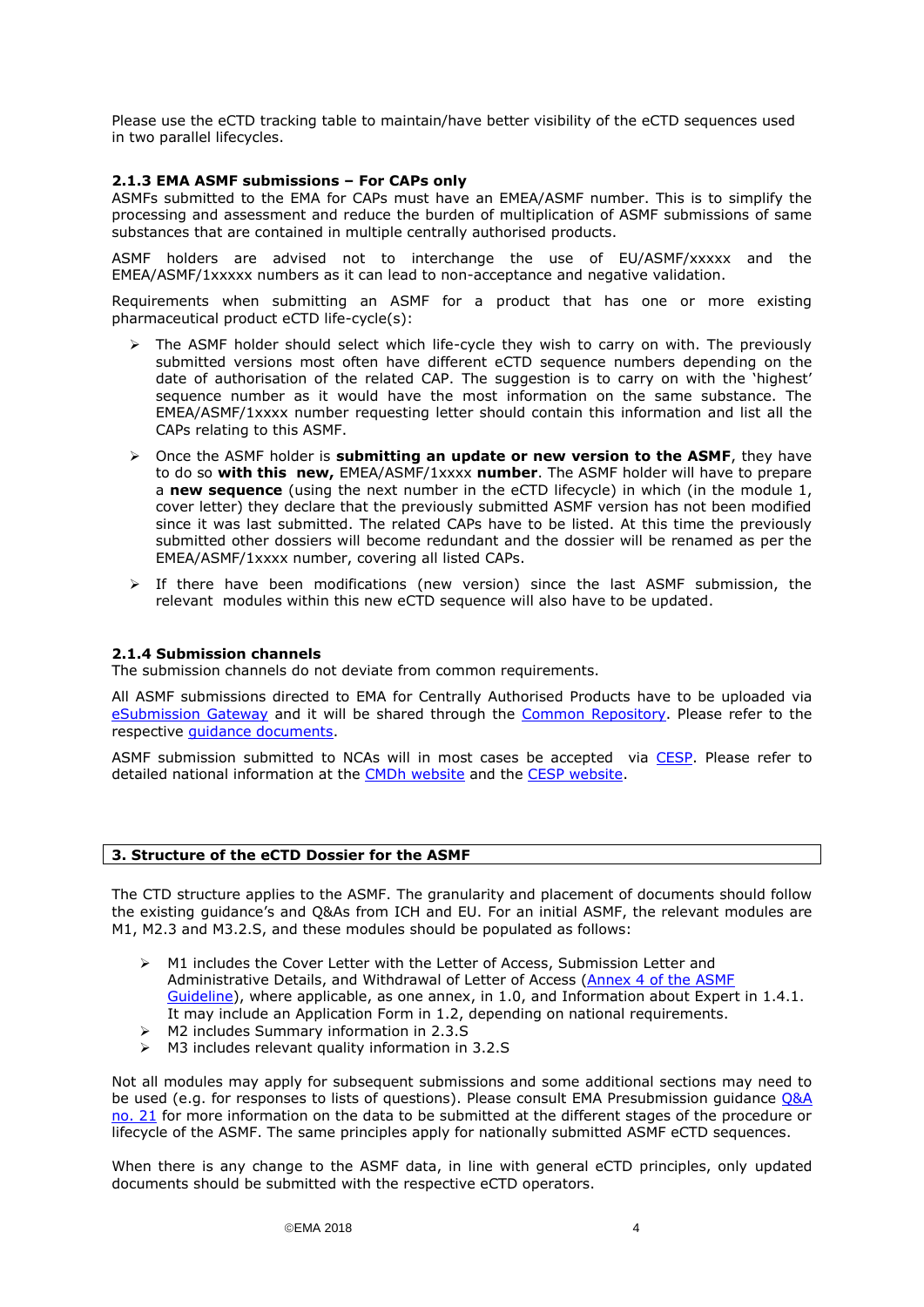### <span id="page-4-0"></span>**3.1 Differentiation between Applicant's Part/Restricted Part**

The overall content of the ASMF should contain detailed scientific information as indicated under the various headings of the relevant Notice to Applicants for Marketing Authorisations for Medicinal Products in the Member States of the European Union (NtA).

ASMFs linked to human medicinal products should be presented in the format of the Common Technical Document (CTD).

ASMFs linked to veterinary medicinal products should normally be presented in accordance with the format given in Annex 1 table 2, however in accordance with Parts 1.C and 2 of Directive 2001/82/EC as amended, all parts of such ASMFs (AP, RP, and their summaries) may be presented in the CTD format in the following circumstances (a correlation table should also be provided for ASMFs for Veterinary applications presented in the CTD format):

- $\triangleright$  Where the active substance has been included in a medicinal product for human use authorised in accordance with the requirements of Annex I to Directive 2001/83/EC as amended;
- $\triangleright$  In the case of any application for an animal species or for indications representing smaller market sectors;
- $\triangleright$  Where the competent authority has publicly announced this possibility.

The scientific information in the ASMF should be physically divided into two separate parts, namely the Applicant's Part (AP) and the Restricted Part (RP). The AP contains the information that the ASMF holder regards as non-confidential to the Applicant/MA holder, whereas the RP contains the information that the ASMF holder regards as confidential, see Annex 1. It is emphasized that the AP is still a confidential document that cannot be submitted by anyone to third parties without the written consent of the ASMF holder. In all cases the AP should contain sufficient information to enable the Applicant/MA holder to take full responsibility for an evaluation of the suitability of the specification for the active substance to control the quality of this active substance for use in the manufacture of a specified medicinal product.

The RP may contain the remaining information, such as detailed information on the individual steps of the manufacturing method (reaction conditions, temperature, validation and evaluation data of critical steps) and the quality control during the manufacture of the active substance. The National Competent Authorities/EMA may not accept that particular information has not been disclosed to the Applicant/MA holder. In such cases, the National Competent Authorities/EMA may ask for an amendment to the AP.

In addition to the AP and RP, the ASMF should contain a table of contents, and separate summaries for both the AP and the RP. In cases where the ASMF is provided in the CTD format, both summaries should be presented as a Quality Overall Summary (QOS). In cases where the veterinary NtA format is used, they should be detailed and critical summaries. Each version of the AP and RP should have unique and independent version control numbers.

The ASMF should be submitted as one eCTD sequence, where sections 2.3.S and 3.2.S branch into two parts, first the Applicant's Part and then the Restricted Part. The eCTD meta-data should be used to distinguish the two parts.

The prefix 'AP or 'RP' should be added to the <substance> meta-data value, and in addition the prefix 'AP' or 'RP' should be added to every leaf title in the respective section.

It is recommended that the suffix 'ap'/'rp' is also applied to the file names.

In some cases in where the ASMF is used to support applications in a number of different procedures or where the API is used in different formulations, the requirements for one MAA may require additional documentation to be included into the ASMF eCTD dossier<sup>1</sup>. These documents

-

<sup>&</sup>lt;sup>1</sup> In these cases the participation in the  $\overline{ASMF}$  AR WS is strongly recommended.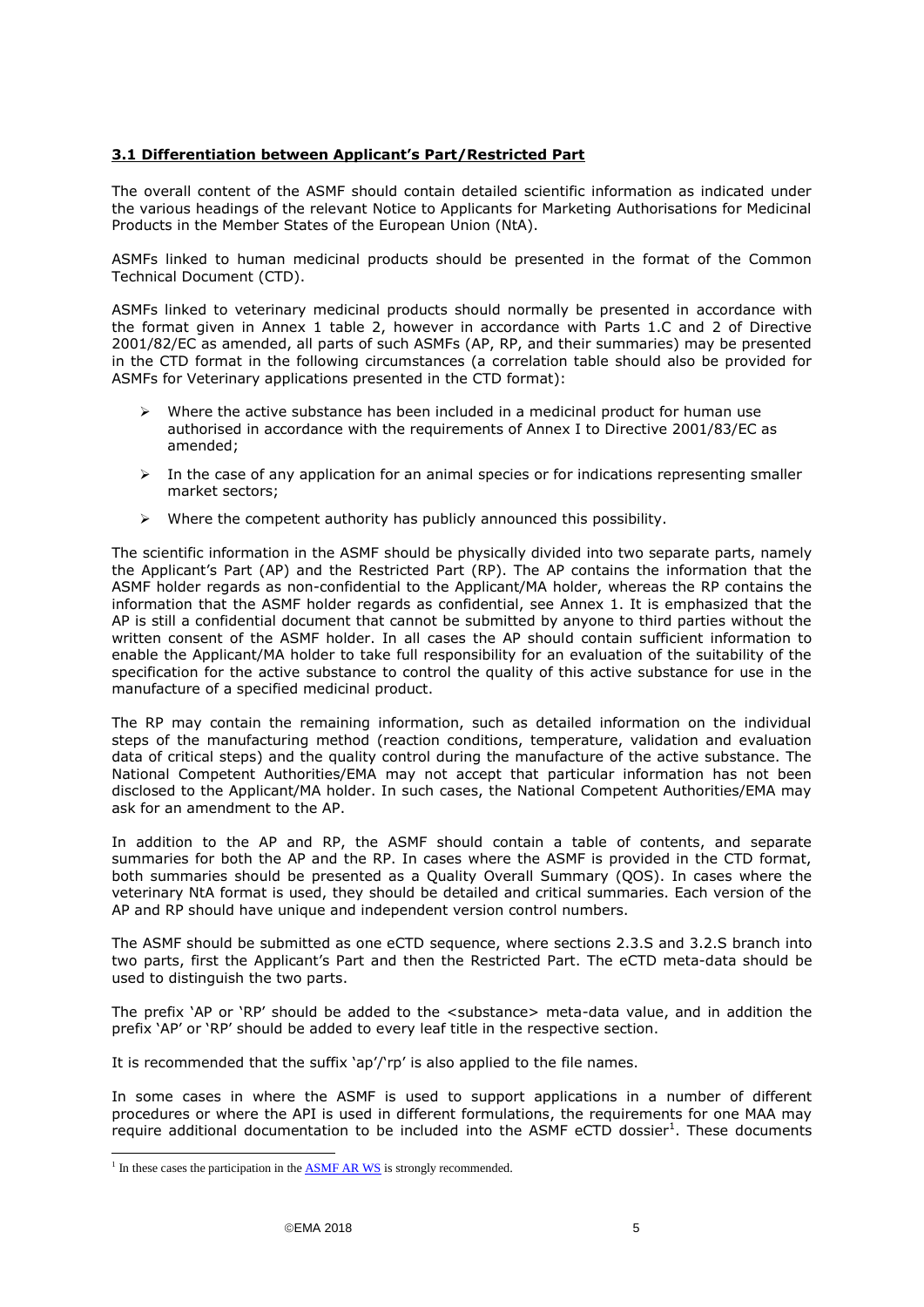can be included within the ASMF eCTD by adding an extension to the file name to identify the procedure or MAA application (see Figure 3 below) and by including some specific information about this as part of the prefix in the leaf title , after the "ap" or "rp".



**Figure 1: ASMF AP leaf title sample**



**Figure 2: ASMF AP file name sample**

Documents that are the same in both the AP and RP sections should be included only once and placed in the AP section of the folder structure. The leaf in the RP section will therefore point to the file in the AP section folder.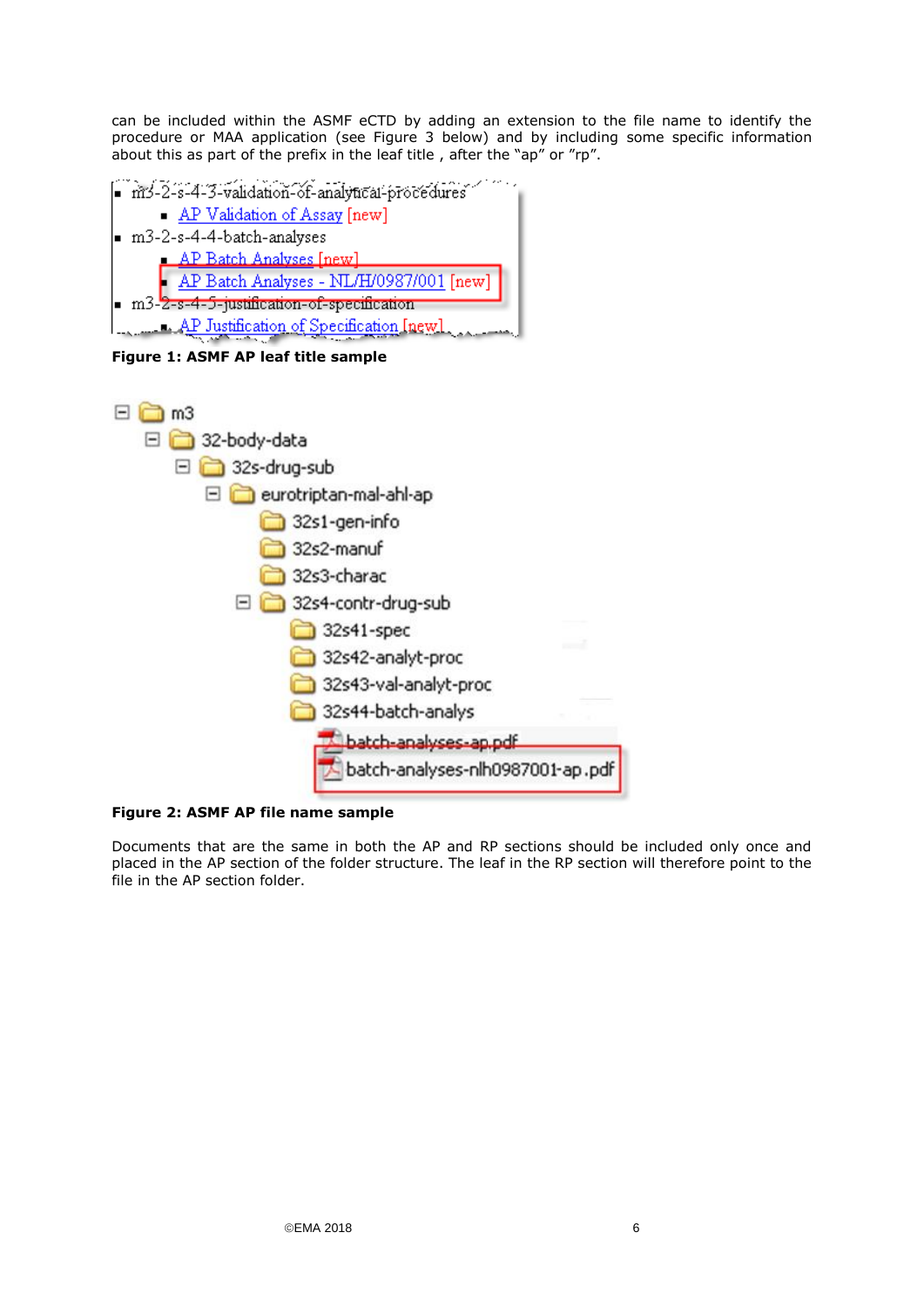### <span id="page-6-0"></span>**3.2 Example eCTD Structure for the ASMF**

The example below shows a possible stylesheet view of an eCTD ASMF submission:

- DTD nodes (e.g. m3-2-body-of-data) appear in **black** as in the official stylesheet. Note that all module 1 section titles are displayed by the m1 stylesheet, whether the section is populated or not; in other modules, the section title is only displayed if the section is populated with file(s).
- Leaves are references to files in the eCTD, and each leaf has a leaf title which is not the same as the underlying PDF file name. Leaves appear in blue (because of the hyperlink to a PDF file). It is the suggested eCTD leaf title that is attributed to the file, *not* the underlying PDF filename, which is displayed in the example. The leaf titles displayed in the examples are intended as a guide only – other leaf titles can be used as appropriate.
- Some leaves illustrated may not be applicable for all ASMF submissions.

Submissions should otherwise be built in line with the eCTD guideline for MAAs as regards structure/placement, envelope elements and metadata.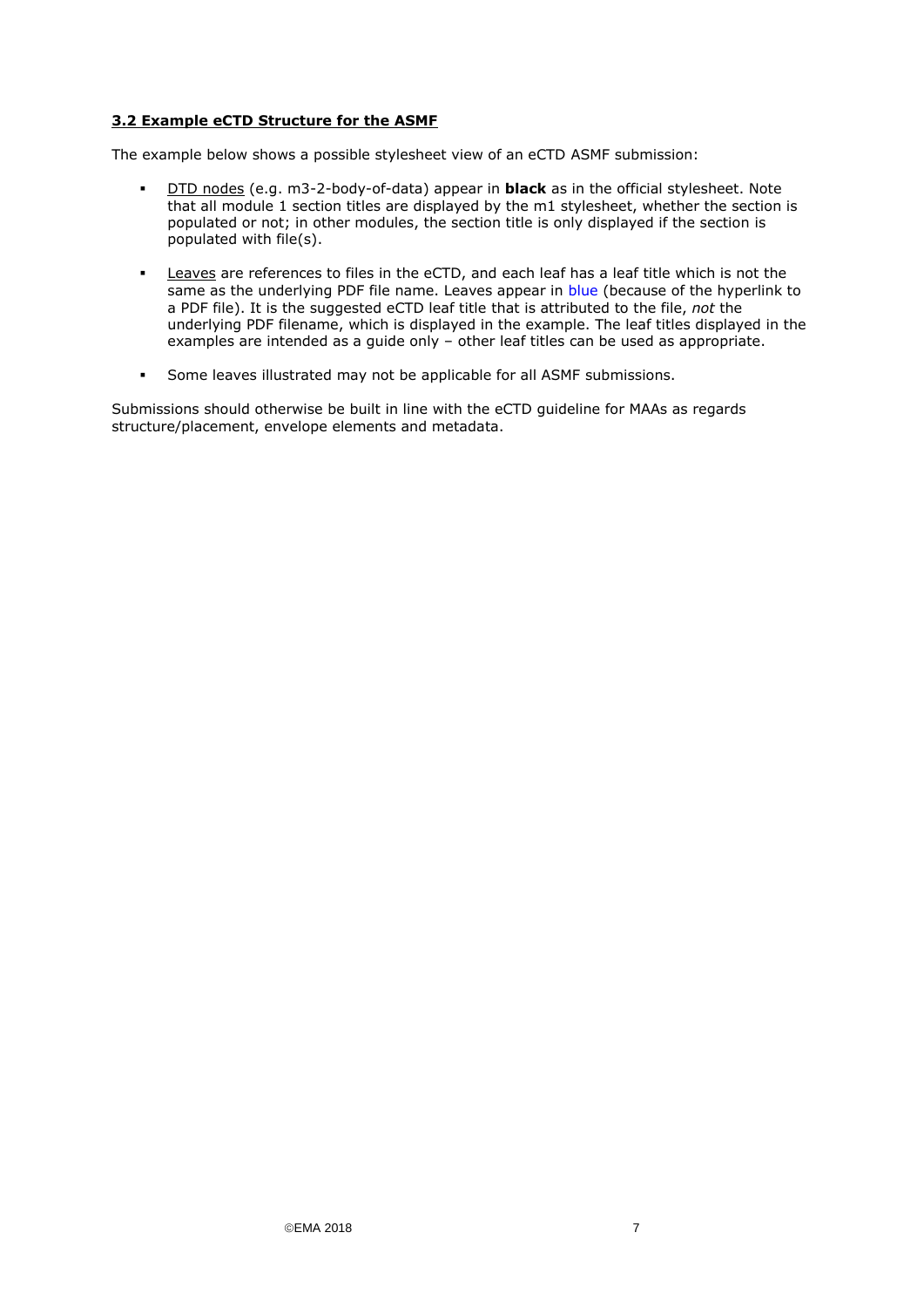## $eCTD$  DTD version 3.2

- $m1$ -administrative-information-and-prescribing-information
	- EU Regional Information [new]
- m2-common-technical-document-summaries
	- m2-3-quality-overall-summary
		- m2-3-s-drug-substance [manufacturer: ASMF Holders Ltd] [substance: AP eurotriptan maleate] AP Drug Substance [new]
		- m2-3-s-drug-substance [manufacturer: ASMF Holders Ltd] [substance: RP eurotriptan maleate] • RP Drug Substance [new]
- $m3$ -quality
	- $m3-2-body-of-data$ 
		- m3-2-s-drug-substance [manufacturer: ASMF Holders Ltd] [substance: AP eurotriptan maleate]
			- m3-2-s-1-general-information
				- $m3-2-s-1-1-nomenclature$ 
					- AP Nomenclature [new]
				- $m3-2-s-1-2-structure$ 
					- AP Structure [new]
				- m3-2-s-1-3-general-properties
					- AP General Properties [new]
			- $m3-2-s-2$ -manufacture
				- $m3-2-s-2-1$ -manufacturer
					- AP Manufacturer(s) [new]
				- m3-2-s-2-2-description-of-manufacturing-process-and-process-controls
					- AP Description of Manufacturing Process and Process Controls Flow Chart of the Synthesis [new]
					- AP Description of Manufacturing Process and Process Controls Brief Description
					- of the Synthesis [new]
			- m3-2-s-3-characterisation
				- m3-2-s-3-1-elucidation-of-structure-and-other-characteristics
					- AP Elucidation of Structure and Other Characteristics [new]
				- $m3-2-s-3-2-impurities$ 
					- AP Impurities [new]
			- m3-2-s-4-control-of-drug-substance
				- m3-2-s-4-1-specification
					- AP Specification [new]
				- m3-2-s-4-2-analytical-procedures
					- AP Assay [new]
				- m3-2-s-4-3-validation-of-analytical-procedures
					- AP Validation of Assay [new]
				- m3-2-s-4-4-batch-analyses
					- AP Batch Analyses [new]
				- m3-2-s-4-5-justification-of-specification
					- AP Justification of Specification [new]
			- m3-2-s-5-reference-standards-or-materials
				- AP Reference Standards or Materials [new]
			- m3-2-s-6-container-closure-system
				- AP Container Closure System [new]
			- $m3-2-s-7-stability$ 
				- m3-2-s-7-1-stability-summary-and-conclusions
					- AP Stability Summary and Conclusions [new]
				- m3-2-s-7-2-post-approval-stability-protocol-and-stability-commitment
					- AP Post-approval Stability Protocol and Stability Commitment [new]
				- m3-2-s-7-3-stability-data
					- AP Stability Data [new]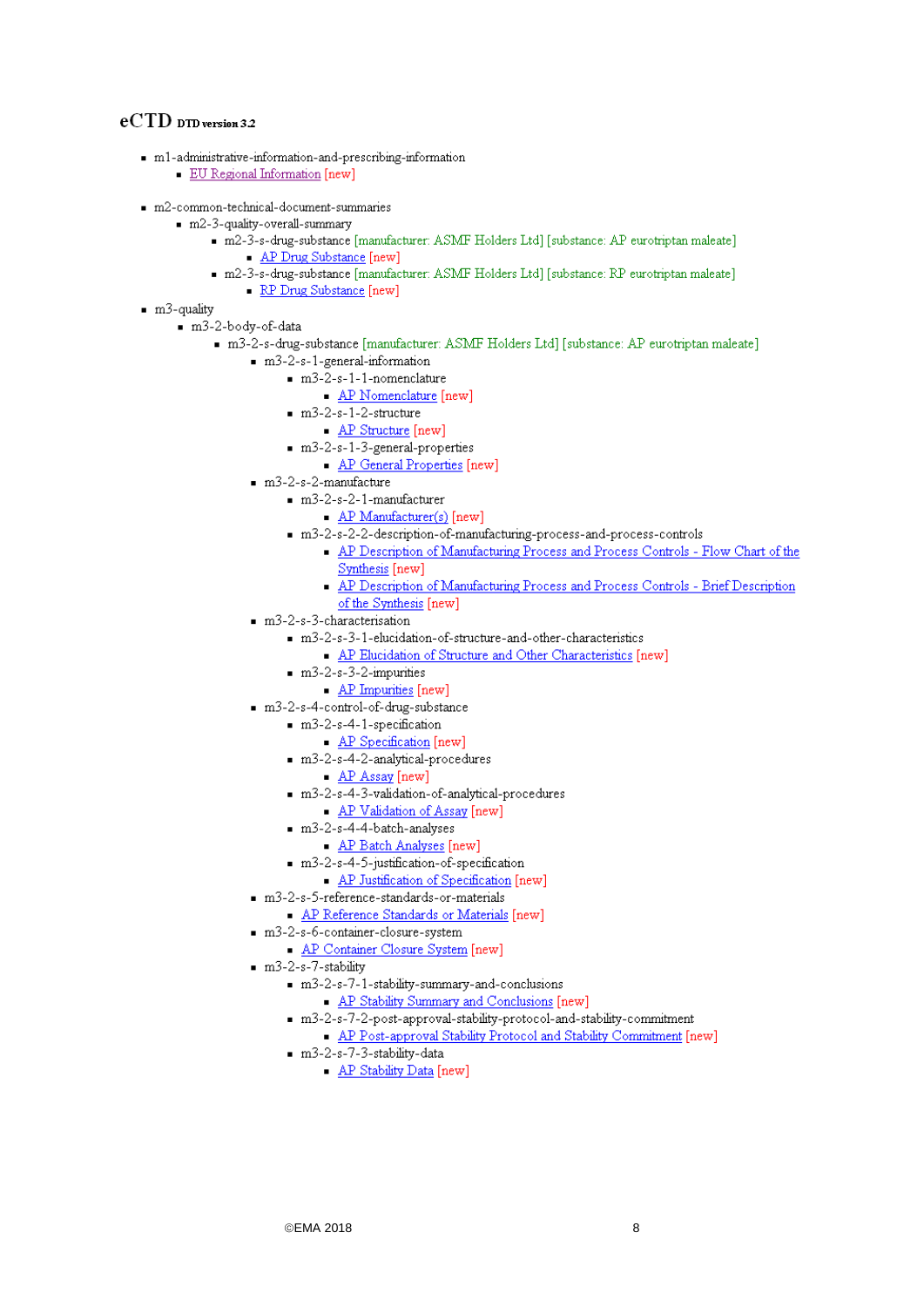- m3-2-s-drug-substance [manufacturer: ASMF Holders Ltd] [substance: RP eurotriptan maleate]  $m3-2-s-2$ -manufacture
	- m3-2-s-2-2-description-of-manufacturing-process-and-process-controls
	- RP Description of Manufacturing Process and Process Controls [new] m3-2-s-2-3-control-of-materials
		- RP Control of Materials Starting Material Specification [new]
		- RP Control of Materials Starting Material Assay [new]
		- RP Control of Materials Reagent [new]
		- RP Control of Materials Solvent [new]
	- m3-2-s-2-4-controls-of-critical-steps-and-intermediates
		- RP Controls of Critical Steps and Intermediates [new]
	- m3-2-s-2-5-process-validation-and-or-evaluation
		- RP Process Validation and/or Evaluation [new]
	- m3-2-s-2-6-manufacturing-process-development
		- RP Manufacturing Process Development [new]

### **Figure 3: Samples of additional metadata of the leaf**

### <span id="page-8-0"></span>**3.3 Example Envelope Elements and Metadata for ASMF Dossiers**

This section describes how the envelope elements should be used in the eCTD when submitting ASMF dossiers submitted by the ASMF holder.

Generic information on the eCTD envelope and the mandatory/optional elements are provided in the **EU** eCTD module 1 specification.

The information provided in the envelope is very important and it is used to identify, display and group the individual eCTD submission dossiers, and is also automatically extracted by the review tools (software) for dossier display.

Some of the key envelope elements must be populated using a pre-defined pick-list of values. Others allow the inclusion of free-text.

| <b>Element</b>     | <b>Attribute</b> | <b>Notes on Usage</b>                                                                                                                                                                                                                                       |
|--------------------|------------------|-------------------------------------------------------------------------------------------------------------------------------------------------------------------------------------------------------------------------------------------------------------|
| eu-envelope        |                  |                                                                                                                                                                                                                                                             |
| Envelope           |                  |                                                                                                                                                                                                                                                             |
|                    | country          | For CP EMA, for all other countries the respective value from<br>the pick list should be selected.                                                                                                                                                          |
| Identifier         |                  | The UUID will be assigned by the ASMF holder. As it is an<br>identifier for the dossier, the same UUID will be used for all<br>sequences of an eCTD ASMF dossier.                                                                                           |
| submission         |                  |                                                                                                                                                                                                                                                             |
|                    | type             | All ASMF applications and updates or responses to questions<br>should use the value "asmf" in all cases even this is a<br>baseline (Note: This is an exemption from rule for human<br>medicinal products).                                                  |
|                    | mode             | Not to be used with the ASMF                                                                                                                                                                                                                                |
| number             |                  | Not required                                                                                                                                                                                                                                                |
| procedure-tracking | number           | For submissions related to Centralised (EMEA) and<br>Worksharing procedures (EU), this section should ALWAYS<br>contain the EMEA/ASMF/xxxxx or EU/ASMF/xxxxx numbers.<br>See EMA Presubmission guidance O&A no. 21 and ASMF<br><b>Working Group webpage</b> |
|                    |                  | For other procedures, if a specific ASMF number has not yet<br>been allocated by the NCA the term "To be advised" should<br>be used.                                                                                                                        |
| submission-unit    |                  | The initial ASMF application should use the value "initial".<br>Follow-up sequences submitted as part of an ASMF<br>procedure should always use the value "response" (e.g.                                                                                  |

## **Table 1: Envelope Meta-Data (based on EU M1v3.0.1)**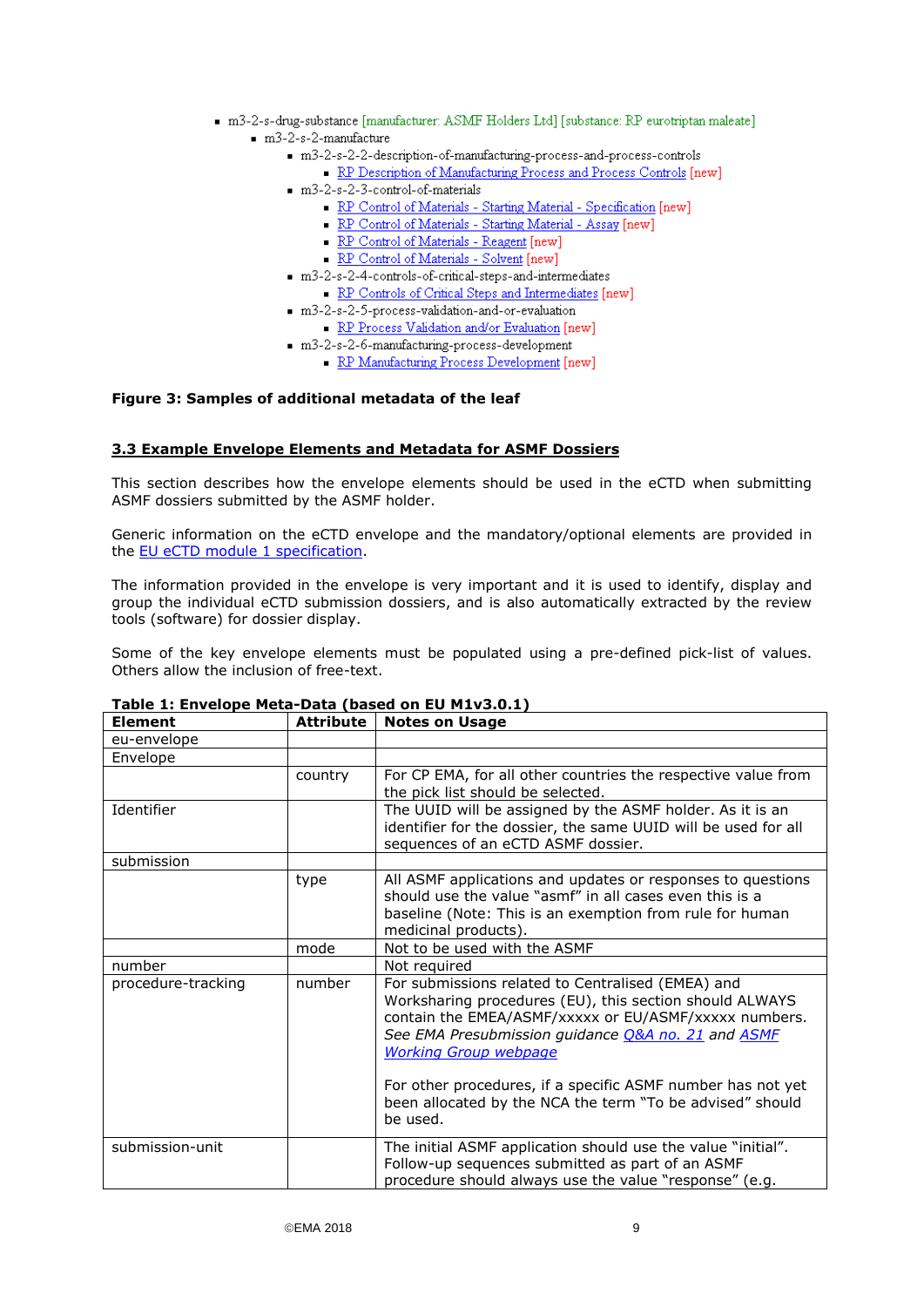|                        |      | responses to deficiency letters, responses to questions and<br>also for all amendments and/or updates to the ASMF initiated<br>by the ASMF holder). Due to a normally slow life cycle this<br>recommendation simplifies the selection without requiring<br>specific rules as well as not confusing the receiving agencies.<br>In case of submitting other information (could include, for<br>example, missing files) "additional-info" should be used and<br>only, if "response" is not suitable.<br>If a baseline ASMF is being provided for future lifecycle<br>activities then the value "reformat" should be used. |
|------------------------|------|------------------------------------------------------------------------------------------------------------------------------------------------------------------------------------------------------------------------------------------------------------------------------------------------------------------------------------------------------------------------------------------------------------------------------------------------------------------------------------------------------------------------------------------------------------------------------------------------------------------------|
| applicant              |      | The ASMF Holder name should be used                                                                                                                                                                                                                                                                                                                                                                                                                                                                                                                                                                                    |
| agency                 |      |                                                                                                                                                                                                                                                                                                                                                                                                                                                                                                                                                                                                                        |
|                        | code | For CP EU-EMA, for all other agencies the respective value<br>from the pick list should be selected.                                                                                                                                                                                                                                                                                                                                                                                                                                                                                                                   |
| procedure              |      |                                                                                                                                                                                                                                                                                                                                                                                                                                                                                                                                                                                                                        |
|                        | type | For CP use "centralised"<br>For all other instances (MRP, DCP and NP), in case the ASMF<br>is submitted to only one agency, use "national".<br>In case the ASMF is sent out to more than one agency, use<br>"mutual-recognition".<br>Please note that the use of "mutual-recognition" is<br>independent of the application type of the drug product and<br>will cover decentralised procedures as well. It only indicates<br>if the ASMF has been sent to more than one agency. Using<br>this procedure type makes sure, that a validation error is not                                                                |
|                        |      | detected.                                                                                                                                                                                                                                                                                                                                                                                                                                                                                                                                                                                                              |
| invented-name          |      | The ASMF holder is recommended to include their own ASMF<br>specific internal code and/or internally used name<br>Please be as precise as possible - for example, include any<br>codes to identify the specific route of synthesis,<br>manufacturing site, quality (particle size, grade, etc.).<br>If no code or name is available use the value "Not available".                                                                                                                                                                                                                                                     |
| inn                    |      | Refer to the EU Module 1 specification.                                                                                                                                                                                                                                                                                                                                                                                                                                                                                                                                                                                |
| sequence               |      | Refer to the EU Module 1 specification.                                                                                                                                                                                                                                                                                                                                                                                                                                                                                                                                                                                |
| related-sequence       |      | For ASMF submissions this will always be 0000, both for the<br>initial sequence and for all subsequent submissions. There is<br>only one reference required.                                                                                                                                                                                                                                                                                                                                                                                                                                                           |
| submission-description |      | This element is also used to provide a free text description of<br>the sequence.<br>This element can be used to provide the date and/or version<br>number of the applicant part and the restricted part of the<br>ASMF.                                                                                                                                                                                                                                                                                                                                                                                                |

### <span id="page-9-0"></span>**3.3.1 Sample ASMF eCTD envelope in Centralised Procedure**

The figures below show an example set of envelope information for a Centralised Procedure ASMF both in the source XML and also when viewed using the EU stylesheet in a standard internet browser application. Note: the XML shows that the related sequence has not been used, although the standard stylesheet automatically creates an entry for this information, even when the field remains empty.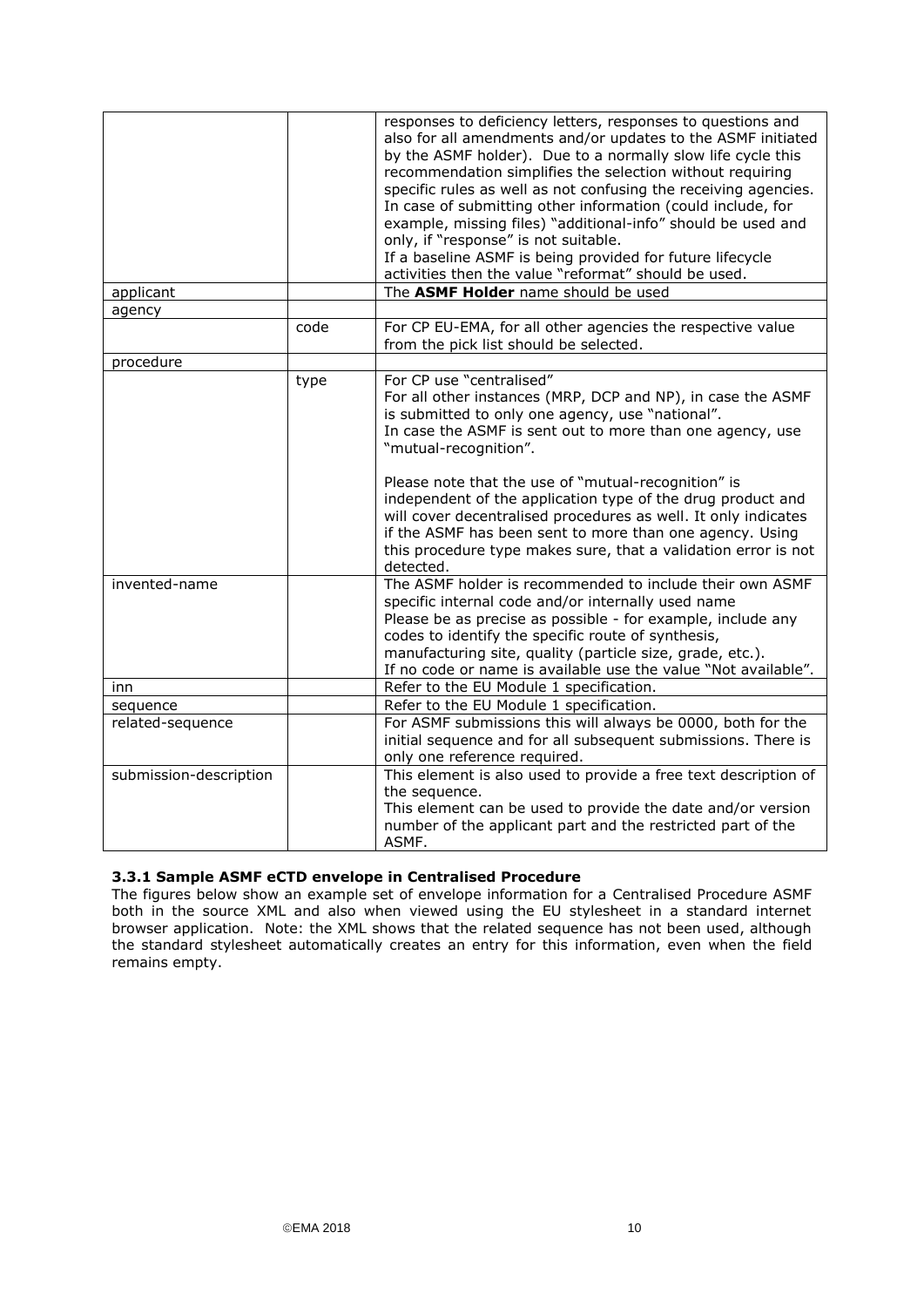```
<eu:eu-backbone xmlns:eu="http://europa.eu.int" xmlns:xlink="http://www.w3c.org/1999/xlink" dtd-version="3.0.1">
   <eu-envelope>
       <envelope country="ema">
          <identifier>d714ca40-1890-11e6-8fb8-0002a5d5c51b</identifier>
           <submission type="asmf" mode="">
               <number></number>
               <procedure-tracking>
                   <number>EMEA/ASMF/xxxxx</number>
               </procedure-tracking>
           </submission>
           <submission-unit type="initial"/>
           <applicant>ASMF Holders Ltd.</applicant>
           <agency code="EU-EMA"/>
           <invented-name>Not Available</invented-name>
           <inn>eurotriptan maleate</inn>
           <sequence>0000</sequence>
           <related-sequence>0000</related-sequence>
           <submission-description>ASMF for eurotriptan maleate made 'ASMF Holders Ltd.'</submission-description>
       </envelope>
   </eu-envelope>
```
## **EU** Module 1

 $\Box$ 

DTD version 3.0.1

| <b>Envelope for EMA</b>          |                                                           |  |  |
|----------------------------------|-----------------------------------------------------------|--|--|
| Identifier:                      | d714ca40-1890-11e6-8fb8-0002a5d5c51b                      |  |  |
| Submission:                      | Type: Active Substance Master File                        |  |  |
| Procedure Tracking<br>Number(s): | EMEA/ASMF/xxxxx                                           |  |  |
| Submission Unit:                 | Type: Initial submission to start any regulatory activity |  |  |
| Applicant:                       | <b>ASMF</b> Holders Ltd.                                  |  |  |
| Agency:                          | EMA - European Medicines Agency (EU-EMA)                  |  |  |
| Procedure:                       | Centralised                                               |  |  |
| Invented Name:                   | Not Available                                             |  |  |
| INN:                             | eurotriptan maleate                                       |  |  |
| Sequence:                        | 0000                                                      |  |  |
| Related Sequence:                | 0000                                                      |  |  |
| Submission<br>Description:       | ASMF for eurotriptan maleate made 'ASMF Holders Ltd.'     |  |  |

### **Figure 4: Samples of the XML part and display of the envelope for centralised procedures**

### <span id="page-10-0"></span>**3.3.2 Sample ASMF eCTD envelope in National Procedures**

The figures below show an example for an ASMF used on a national basis in three countries (Austria, France and Sweden). The figures illustrate the view of the envelope elements in the XML backbone (eu-regional.xml) and the same information when viewed using the standard EU Module 1 stylesheet.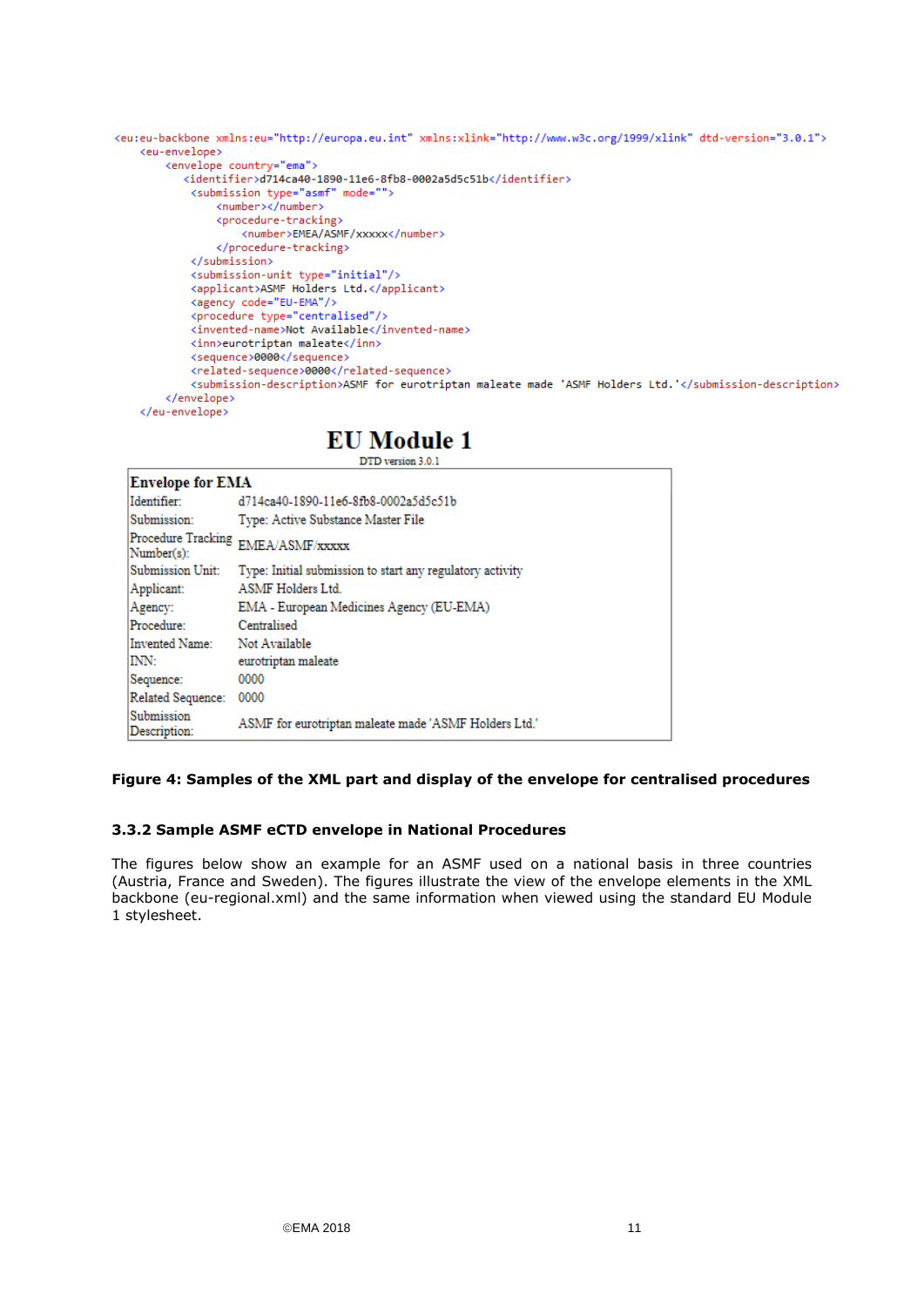```
<eu:eu-backbone xmlns:eu="http://europa.eu.int" xmlns:xlink="http://www.w3c.org/1999/xlink" dtd-version="3.0.1">
    <eu-envelope>
        <envelope country="at">
            <identifier>25635f23-a3a4-c4e0-b994-99c5f074960f596</identifier>
            <submission type="asmf" mode="">
                <number></number>
                <procedure-tracking>
                    <number>EU/ASMF/xxxxx</number>
                </procedure-tracking>
            </submission>
            <submission-unit type="initial"/>
            <applicant>ASMF Holders Company Ltd.</applicant>
            <agency code="AT-BASG"/>
            <procedure type="mutual-recognition"/>
            <invented-name></invented-name>
            <inn>eurotriptan maleate</inn>
            <sequence>0000</sequence>
            <related-sequence>0000</related-sequence>
            <submission-description>ASMF for Eurotriptan Maleate made by ASMF Holders Company Ltd. for submission
in Austria</submission-description>
        </envelope>
    </eu-envelope>
    <eu-envelope>
        <envelope country="fr">
            <identifier>25635f23-a3a4-c4e0-b994-99c5f074960f596</identifier>
            <submission type="asmf" mode="">
                <number>To be advised</number>
                <procedure-tracking>
                    <number>EU/ASMF/xxxxx</number>
                </procedure-tracking>
            </submission>
            <submission-unit type="initial"/>
            <applicant>ASMF Holders Company Ltd.</applicant>
            <agency code="FR-AMSN"/>
            <procedure type="mutual-recognition"/>
            <invented-name></invented-name>
            <inn>eurotriptan maleate</inn>
            <sequence>0000</sequence>
            <related-sequence>0000</related-sequence>
            <submission-description>ASMF for Eurotriptan Maleate made by ASMF Holders Company Ltd. for submission
in France</submission-description>
        </envelope>
    </eu-envelope>
    <eu-envelope>
        <envelope country="se">
            <identifier>25635f23-a3a4-c4e0-b994-99c5f074960f596</identifier>
            <submission type="asmf" mode="">
                <number></number>
                <procedure-tracking>
                    <number>EU/ASMF/xxxxx</number>
                </procedure-tracking>
            </submission>
            <submission-unit type="initial"/>
            <applicant>ASMF Holders Company Ltd.</applicant>
            <agency code="SE-MPA"/>
            <procedure type="mutual-recognition"/>
            <invented-name></invented-name>
            <inn>eurotriptan maleate</inn>
            <sequence>0000</sequence>
            <related-sequence>0000</related-sequence>
            <submission-description>ASMF for Eurotriptan Maleate made by ASMF Holders Company Ltd. for submission
in Sweden</submission-description>
        </envelope>
    </eu-envelope>
```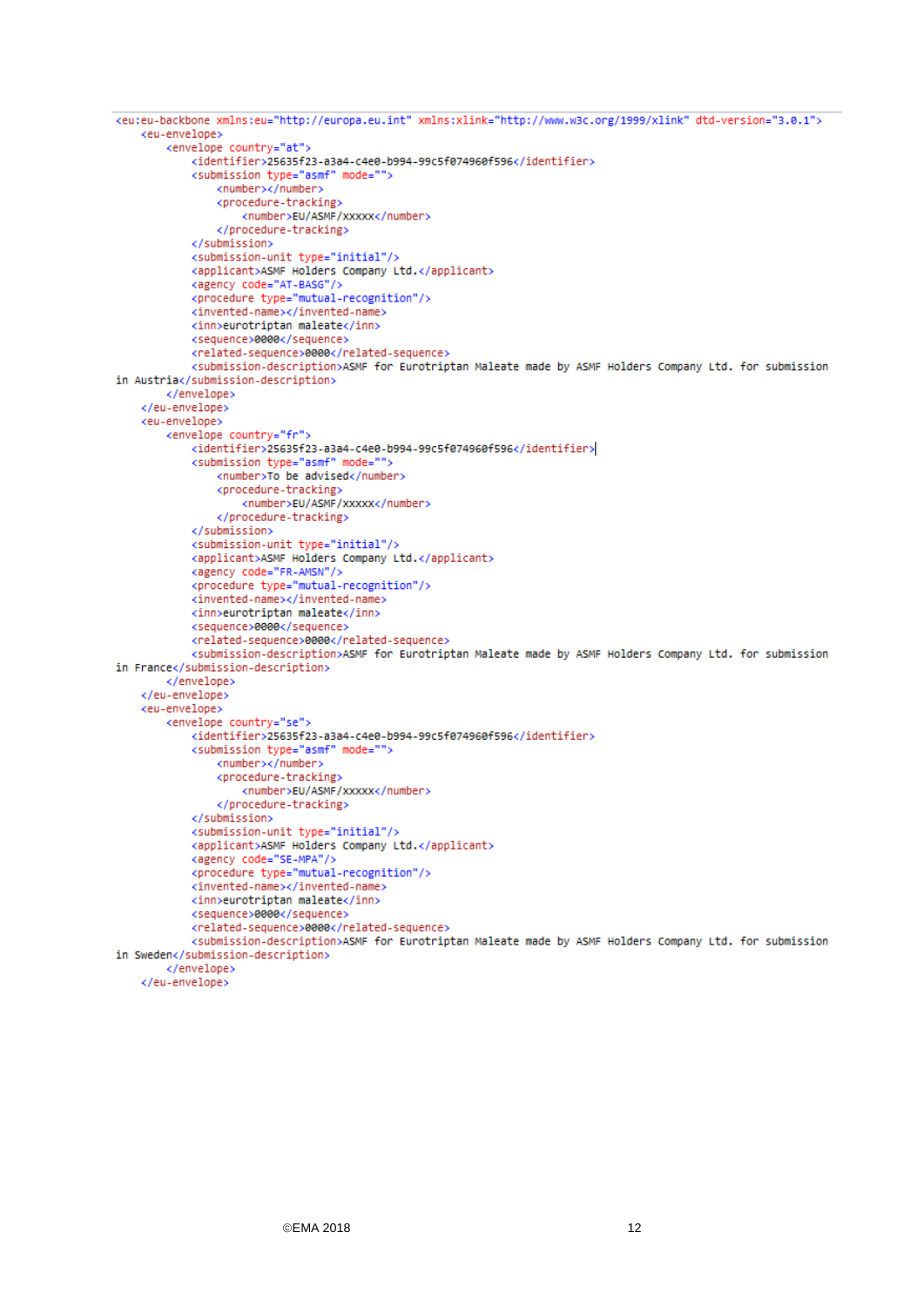# **EU** Module 1

 $\ensuremath{\mathrm{DTD}}$  version  $3.0.1$ 

| <b>Envelope for AT</b>           |                                                                                                                                |  |  |
|----------------------------------|--------------------------------------------------------------------------------------------------------------------------------|--|--|
| Identifier:                      | 25635f23-a3a4-c4e0-b994-99c5f074960f596                                                                                        |  |  |
| Submission:                      | Type: Active Substance Master File                                                                                             |  |  |
| Procedure Tracking<br>Number(s): | EU/ASMF/xxxxx                                                                                                                  |  |  |
| <b>Submission Unit:</b>          | Type: Initial submission to start any regulatory activity                                                                      |  |  |
| Applicant:                       | ASMF Holders Company Ltd.                                                                                                      |  |  |
| Agency:                          | Austria - BASG- Austrian Federal Office for Safety in Health Care / Austrian Medicines and<br>Medical Devices Agency (AT-BASG) |  |  |
| Procedure:                       | Mutual Recognition Procedure (MRP)                                                                                             |  |  |
| Invented Name:                   |                                                                                                                                |  |  |
| INN:                             | eurotriptan maleate                                                                                                            |  |  |
| Sequence:                        | 0000                                                                                                                           |  |  |
| Related Sequence:                | 0000                                                                                                                           |  |  |
| Submission<br>Description:       | ASMF for Eurotriptan Maleate made by ASMF Holders Company Ltd. for submission in Austria                                       |  |  |
| <b>Envelope for FR</b>           |                                                                                                                                |  |  |
| Identifier:                      | 25635f23-a3a4-c4e0-b994-99c5f074960f596                                                                                        |  |  |
| Submission:                      | Type: Active Substance Master File                                                                                             |  |  |
|                                  | Number: To be advised                                                                                                          |  |  |
| Procedure Tracking<br>Number(s): | EU/ASMF/xxxxx                                                                                                                  |  |  |
| Submission Unit:                 | Type: Initial submission to start any regulatory activity                                                                      |  |  |
| Applicant:                       | ASMF Holders Company Ltd.                                                                                                      |  |  |
| Agency:                          | (FR-AMSN)                                                                                                                      |  |  |
| Procedure:                       | Mutual Recognition Procedure (MRP)                                                                                             |  |  |
| Invented Name:                   |                                                                                                                                |  |  |
| <b>INN:</b>                      | eurotriptan maleate                                                                                                            |  |  |
| Sequence:                        | 0000                                                                                                                           |  |  |
| Related Sequence:                | 0000                                                                                                                           |  |  |
| Submission<br>Description:       | ASMF for Eurotriptan Maleate made by ASMF Holders Company Ltd. for submission in France                                        |  |  |
| <b>Envelope for SE</b>           |                                                                                                                                |  |  |
| Identifier:                      | 25635f23-a3a4-c4e0-b994-99c5f074960f596                                                                                        |  |  |
| Submission:                      | Type: Active Substance Master File                                                                                             |  |  |
| Procedure Tracking<br>Number(s): | EU/ASMF/xxxxx                                                                                                                  |  |  |
| <b>Submission Unit:</b>          | Type: Initial submission to start any regulatory activity                                                                      |  |  |
| Applicant:                       | ASMF Holders Company Ltd.                                                                                                      |  |  |
| Agency:                          | Sweden - Medical Products Agency (SE-MPA)                                                                                      |  |  |
| Procedure:                       | Mutual Recognition Procedure (MRP)                                                                                             |  |  |
| <b>Invented Name:</b>            |                                                                                                                                |  |  |
| INN:                             | eurotriptan maleate                                                                                                            |  |  |
| Sequence:                        | 0000                                                                                                                           |  |  |
| Related Sequence:                | 0000                                                                                                                           |  |  |
| Submission<br>Description:       | ASMF for Eurotriptan Maleate made by ASMF Holders Company Ltd. for submission in Sweden                                        |  |  |

**Figure 5: Samples of the XML part and display of the envelope for other procedures**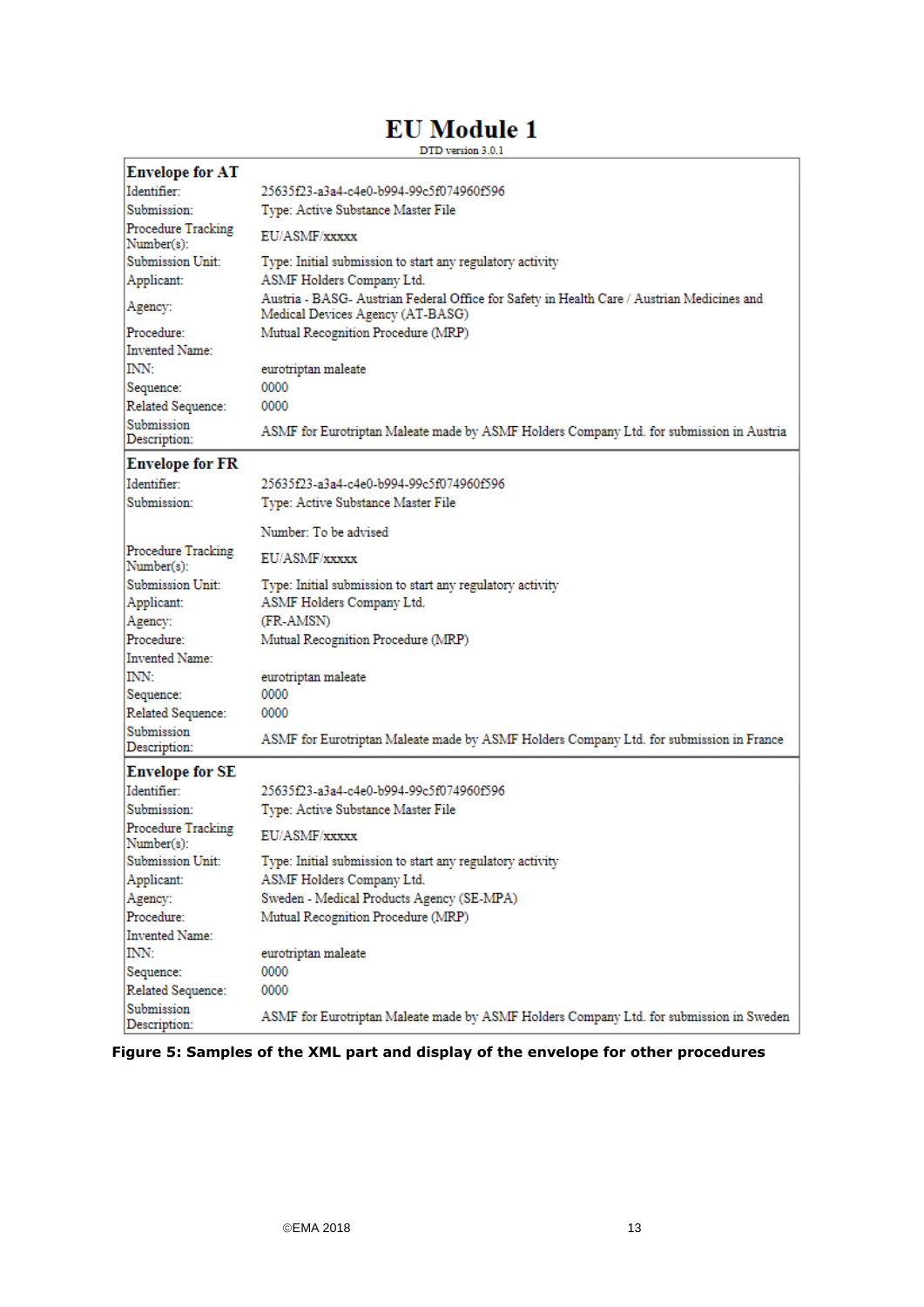### <span id="page-13-0"></span>**4. Lifecycle and Sequencing**

The ASMF is a standalone dossier, separate from the marketing authorisation applications that are affected by it. The lifecycle of the ASMF should therefore be managed independently. When a variation application impacts the details related to the ASMF both Module 3 of the MA and the ASMF have to be updated to reflect the changes being requested. Whilst the MAH has to apply for a variation the ASMF Holder should submit the updated ASMF as "additional-info".

Leaf lifecycle management should be conducted in the same way as for MAAs, using the appropriate operation attribute values.

An already-submitted ASMF might be referred to by another MAA. In this case, the ASMF Holder should only update Module 1 in the eCTD sequence and submit it to the relevant Authorities, always quoting the assigned ASMF numbers (EU or EMEA or National). The new MAA holder also has to ensure that they refer to this number.

The Letter of Access should only be submitted once for a given MA applicant or holder. The Letter of Access may state more than one procedure number or more than one letter can be included if the ASMF is in use for different products. The ASMF holder should not submit the Letter of Access for the product dossier in addition. If at a later point in time additional Letters of Access need to be submitted, the next sequence number must be used for this content to maintain the ASMF dossier life cycle correctly. In all cases it is valuable to include the procedure number of the marketing authorisation application the ASMF will be used for.

### <span id="page-13-1"></span>**4.1 eCTD Baseline Submission**

The baseline eCTD submission should be sequence  $0000<sup>2</sup>$ , regardless of the current submission tracking, as this marks the beginning of the tracking of the lifecycle in the eCTD. The Cover Letter should clearly indicate that the baseline submission does not form part of a procedure as such and is not for review, but is merely provided as an eCTD 'baseline' and an aid to lifecycle management. The envelope element <submission type> chosen for this reformatted submission should be 'asmf' and the submission unit type needs to be 'reformat'. The <submission description> envelope element should be used to clearly indicate the baseline nature of the submission.

In the case of submission of a baseline sequence, a signed declaration from the ASMF Holder must be provided as an annex to the Cover Letter, stating that the content/data of the submitted modules in eCTD format is identical to the currently approved ASMF, and that there have been no changes to the dossier content as a result of the provision of an eCTD submission.

### <span id="page-13-2"></span>**4.1.1 Centralised Procedure**

When converting from NeeS to eCTD, the EMA requires a sequence 0000 baseline conversion at the time of the update of the ASMF dossier. This should be submitted with the correct [EMEA/ASMF/xxxxx number](http://www.ema.europa.eu/docs/en_GB/document_library/Template_or_form/2013/08/WC500147835.doc) or [EU/ASMF/xxxxx](http://www.hma.eu/306.html) number. The ASMF holder has to apply for a procedure number in advance in any case.

The reformatted ASMF eCTD baseline submission will not be assessed if it is a stand-alone submission. It will merely be loaded into eCTD review tools to serve as a baseline as the name suggests, to facilitate future eCTD lifecycle management of the ASMF. A declaration in the cover letter should state that no changes have been introduced to the content of the previously accepted dossier.

If an ASMF holder has more than one eCTD life-cycle filed for the same substance, they will need to obtain an EMEA/ASMF/xxxxx number. They will also need to decide which existing life-cycle they wish to carry on with. After this the ASMF has to be submitted only once (and will relate to all the multiple CAPs that are listed in the M1 Cover letter.

### <span id="page-13-3"></span>**4.1.2 National Procedures**

-

Although there is no obligation to do so, it is highly recommended that ASMF Holders converting the ASMF dossier to the eCTD format first submit a 'baseline' eCTD dossier to all MS as well as to the MAH, when applicable.

<sup>&</sup>lt;sup>2</sup> In exceptional circumstances the sequence number may not be 0000, the ASMF holder will need to liaise with the NCAs in such cases.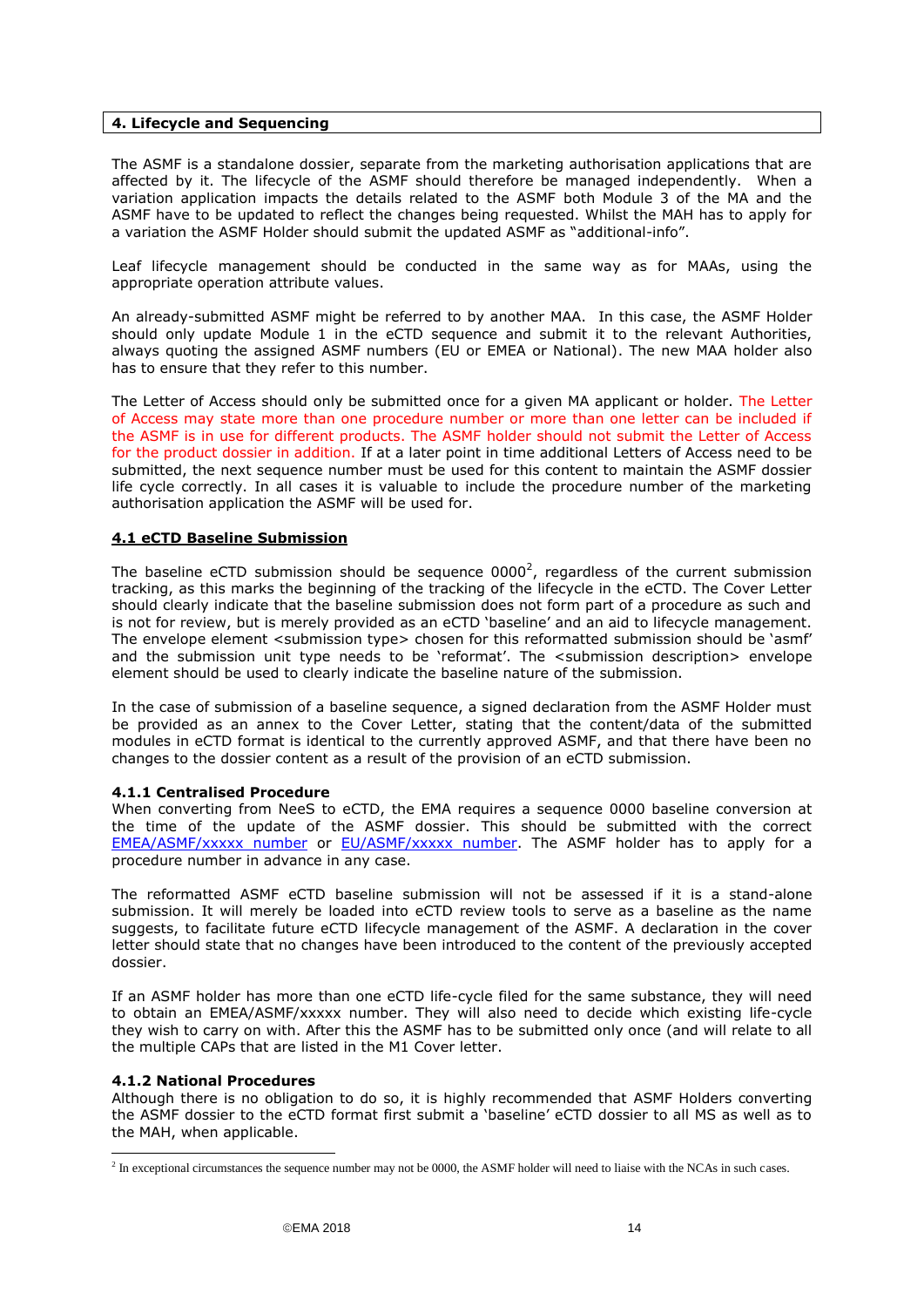The eCTD baseline submission would in these cases be the first officially submitted dossier in eCTD format for applications previously managed in paper or other electronic formats. The intent of the baseline submission is that it should contain the current ASMF certified data on which future lifecycle management changes can be made.

### <span id="page-14-0"></span>**4.2 Lifecycle Management of the ASMF**

### <span id="page-14-1"></span>**4.2.1 Centralised Procedure**

An ASMF used in a Centralised Procedure only should be produced following the general [eCTD](http://www.ema.europa.eu/docs/en_GB/document_library/Regulatory_and_procedural_guideline/2009/10/WC500004095.pdf)  [practical guidance](http://www.ema.europa.eu/docs/en_GB/document_library/Regulatory_and_procedural_guideline/2009/10/WC500004095.pdf) published by the EMA.

The lifecycle should be managed as a single submission to the EMA, no other countries should be included in the envelope or country specific information. The tracking of sequences and the management of the relationships between submitted documents should follow the standard eCTD rules described in the ICH eCTD specification.

Where the ASMF is used for several products, the cover letter submitted to the EMA should list all of these products. A separate eCTD lifecycle is required for ASMFs used in the centralised procedure.

### <span id="page-14-2"></span>**4.2.2 ASMFs used in Multiple Procedures**

When ASMFs are submitted to multiple NCAs (but not EMA), ASMF holders may benefit from managing a consolidated lifecycle for the ASMF eCTD and sharing this lifecycle with the individual agencies. However, individual eCTDs for each agency may also be appropriate depending on the complexity of the life cycle. The ASMF holder should chose the most appropriate approach.

Reference is made to the CMD(h) Best Practice Guide for eCTD in MRP/DCP [\(http://www.hma.eu/277.html\)](http://www.hma.eu/277.html) for the principles of lifecycle management and to the diagrams illustrating the way in which the sequences are managed. The practices described in the CMDh BPG for MAA dossiers can also be applied to the management of the ASMF lifecycle across the agencies where the ASMF has been submitted.

When submitting the ASMF to countries that have not previously received the ASMF, the ASMF holder should follow the principles of the guidance about the Repeat Use Procedure in the CMDh BPG. Once confirmed with the agency the ASMF holder should submit identical copies of all previously submitted ASMF eCTD sequences to the new agency. They can then use the eCTD tools at their disposal to build a "current view" of the ASMF from the sequences previously submitted to other countries. This will serve as the basis for the initial approval in the new country and the future lifecycle management of the ASMF.

According to the eCTD specification, the Module 1 eCTD XML file (eu-regional.xml) contains an envelope element for every country/NCA that is going to receive that particular sequence. If a particular eCTD sequence has no content relevant for a particular country, the eCTD should not contain an envelope element for that country nor should they be sent a copy of that sequence. Note, when maintaining an eCTD lifecycle for multiple countries for an ASMF, the 'Procedure Type' entry in the envelope must be set to "mutual-recognition", because using 'national' would mean that only one country specific envelope would be allowed.

A key component of the dossier lifecycle management is the inclusion of a Tracking Table as a "common" country document in Module 1.0. This identifies the individual sequences and which countries received them. This allows the recipient to identify why they might have gaps in their individual sequence numbers, as they can quickly see which country received which sequence.

### <span id="page-14-3"></span>**5. How should the ASMF Holder provide information to the MAH?**

ASMF holders should inform the MAH of the assigned EU or EMEA numbers which has to be referred to in all applications. All other submission requirements should be communicated directly between the MAH and ASMF holder.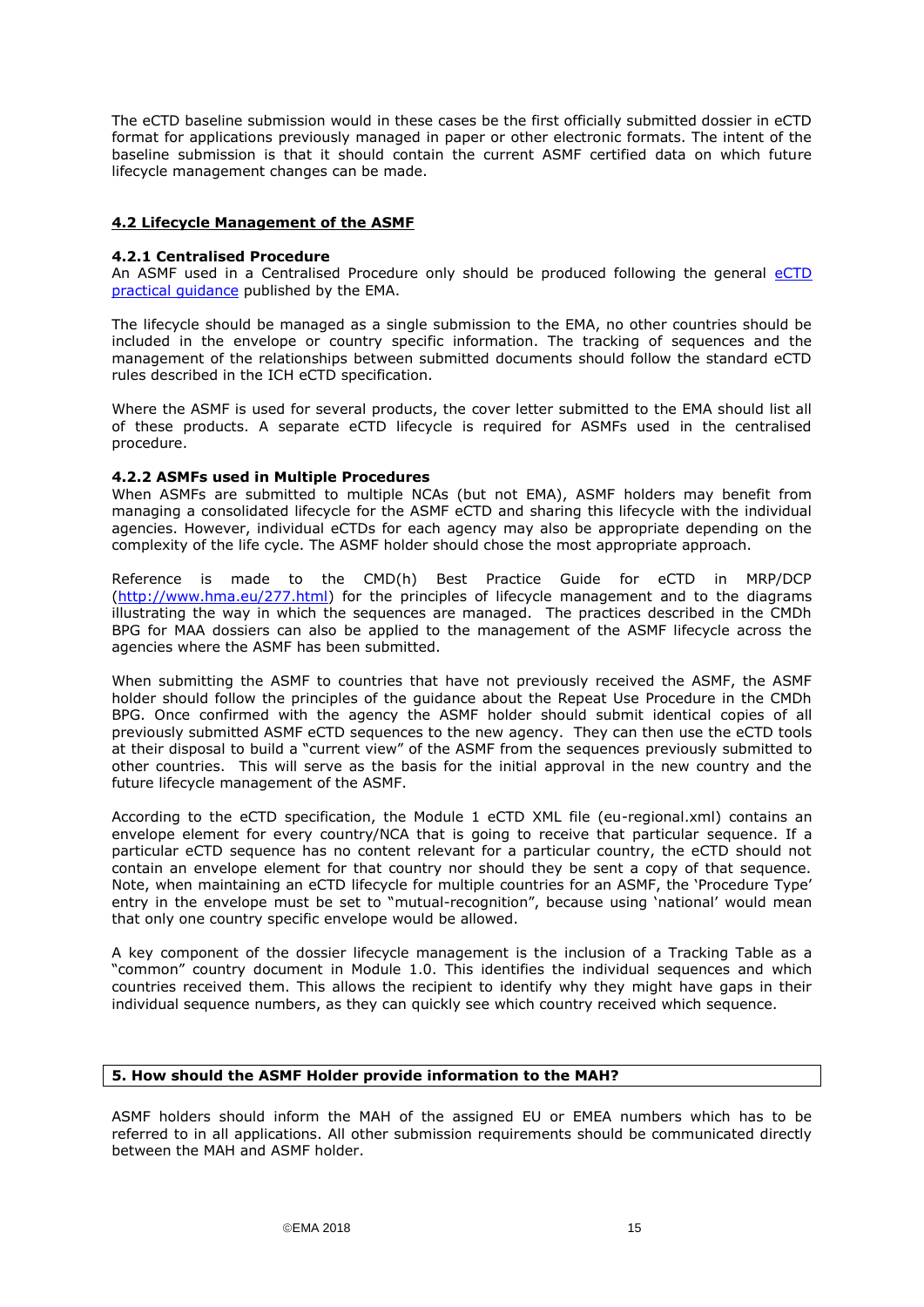### <span id="page-15-0"></span>**6. Including the Applicant's Part of the ASMF in a MA Dossier**

The specification used by the Applicant/MA holder to control the correct quality of the active substance should be laid down unambiguously in the MA dossier clearly distinguished by the appropriate eCTD metadata values, leaf titles and file names (CTD format section 3.2.S.4.1 and 3.2.S.4.2 or old human/veterinary NtA format part 2.C.1). The Applicant/MA holder should include a copy of the AP in the MA dossier (CTD format section 3.2.S or veterinary NtA format part 2.C.1). The version of the AP in the MA dossier should be the most recent and it should be identical to the AP as supplied by the ASMF holder to the National Competent Authority/EMA as part of the ASMF. The Applicant/MA holder should include all relevant details from the AP in the QOS/detailed and critical summary of the MA dossier. Issues of the ASMF that are specifically relevant to the product under consideration should be highlighted in the QOS/detailed and critical summary of the MA dossier.

When the MAH incorporates the Applicant's Part of the ASMF into the MAA, there is no need to rename the leaf titles and files that were in the original ASMF.

For further procedural and regulatory details please refer to the [Guideline on Active Substance](http://www.ema.europa.eu/docs/en_GB/document_library/Scientific_guideline/2012/07/WC500129994.pdf)  [Master File](http://www.ema.europa.eu/docs/en_GB/document_library/Scientific_guideline/2012/07/WC500129994.pdf) and the [EMAs Presubmission guidance.](http://www.ema.europa.eu/ema/index.jsp?curl=pages/regulation/q_and_a/q_and_a_detail_000167.jsp&mid=WC0b01ac0580b18196)

The figure below is an example of an MAA that refers to two different ASMF holders (ASMF Holders Ltd and API Manufacturers NV) as well as content from the applicant (MAA Applicant SA). These have been identified in the metadata and the naming of the folders.



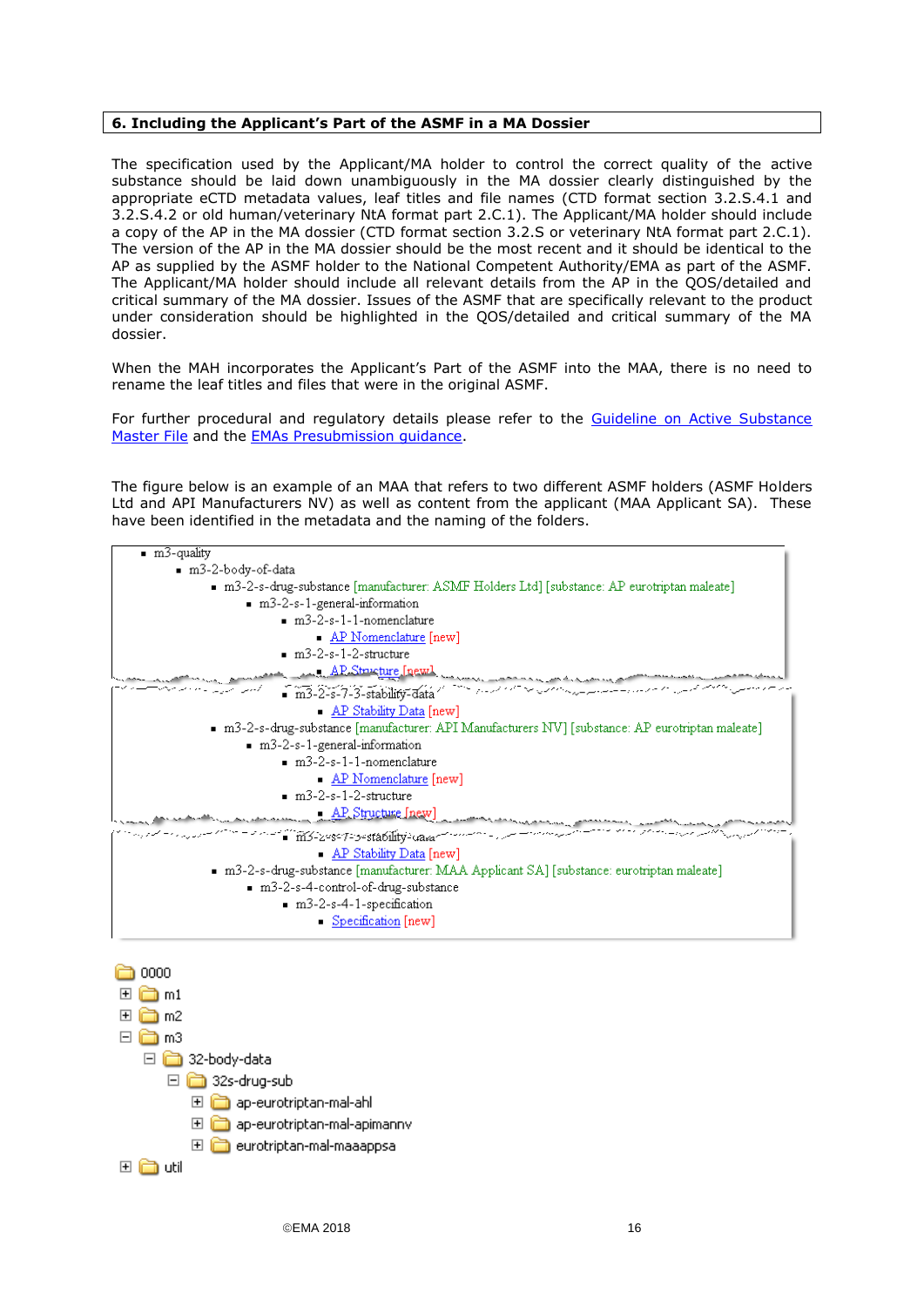### **Figure 6: Samples of the Table of Contents and folder structure in a MA dossier**

A copy of the "Letter of Access" addressed to the regulatory authority should be included in Annex 5.10 of the application form and be placed in the appropriate m1/eu/12-form/CC folder (i.e. in the respective folder for each concerned NCA).

Please note, that technically it is not possible for an MAH to refer/link/hyperlink to the ASMF holder's eCTD from within the MA dossier. Therefore, it is important that the appropriate Letter of Access is included so that the NCA receiving the MA Dossier can identify the relevant ASMF.

### <span id="page-16-0"></span>**7. Glossary**

Terms being used in this guidance document are defined and explained in the Harmonised Technical Guidance on eCTD which can be found [here.](http://esubmission.ema.europa.eu/tiges/cmbdocumentation.html)